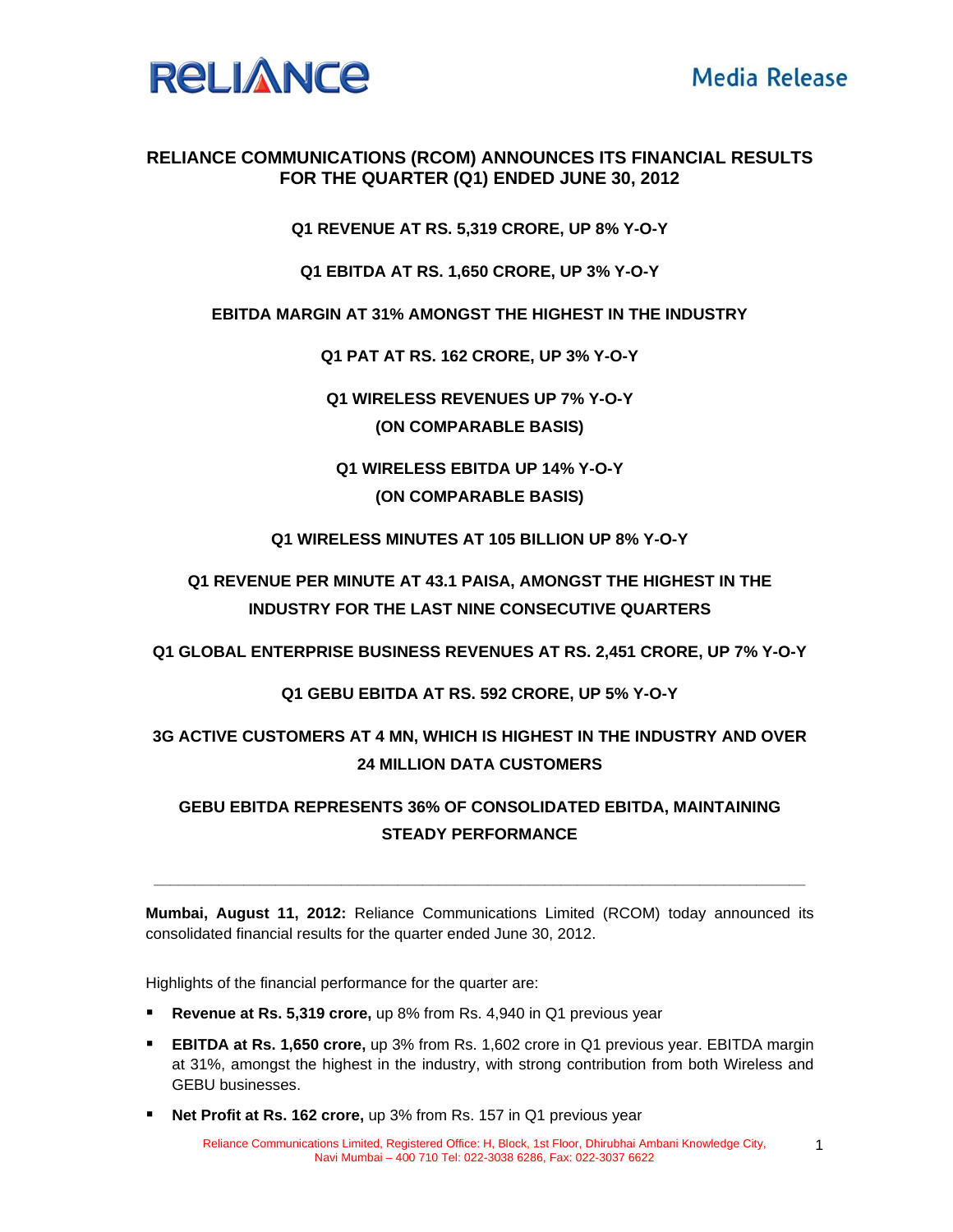

#### **KEY HIGHLIGHTS:**

- 1. **Consolidated Revenue & EBITDA:** RCOM Q1 total revenues at Rs. 5,319 crore, up 8% from Rs. 4,940 crore in Q1 previous year. Q1 EBIDTA at Rs. 1,650 crore, with EBITDA margin of 31% amongst the highest in the industry.
- 2. **Wireless Revenue & EBITDA:** Q1 wireless revenue up 7% y-o-y on comparable basis. Q1 wireless EBITDA up 14% y-o-y on comparable basis.
- 3. **RPM**: RPM stood at healthy 43.1 paisa. We have successfully achieved RPM stability for the last 9 consecutive quarters amidst increasing competition and over supply of minutes in market place.
- 4. **Global Enterprise (GEBU) Revenue & EBITDA**: Q1 Revenues at Rs. 2,451 crore, up by 7% from Rs. 2,292 crore in Q1 previous year. Q1 EBIDTA at Rs. 592 crore, up by 5% from Rs. 564 crore in Q1 previous year. Q1 EBITDA margin stands at 24.1%.
- 5. RCOM continues to be free cash flow positive. RCOM generated operational cash flow (EBITDA) of Rs. 1,650 crore in Q1. This is the second full year of positive free cash flow (FCF) for the company and this trend will continue in succeeding years.
- 6. **RCOM has tied up with Android:** During the quarter, RCOM announced its plans to exclusively market Android devices in India over its superior network for the next 2 years. Through this strategic collaboration with Google, RCOM will market the Android mobile operating system and Google Mobile Services in order to promote the usage of Android devices in the country.

In line with other such collaborations in mature markets like USA, Japan and Australia, Google has associated with RCOM to leverage the pan India high quality Reliance network, especially the superior Reliance 3G network along with the fastest growing Android mobile platform to deliver leading-edge mobile applications, services and devices.

7. **RCOM launches new fully loaded 3G tablet on Android platform:** Reliance, being the first telecom operator in the country to offer Tablets on both of its 3G and CDMA networks, now offers new Android Tablet with exciting advanced features to further strengthen its leadership position. The new 3G Tablet is set to further enhance the user experience with incredible affordability and bundled offerings.

Reliance 3G Tab comes with a 7-inch capacitive touch screen with Android 2.3 OS and a high speed processor of 1.4GHz. This latest 3G Tablet from Reliance comes with a better screen resolution of 1024 x 600, loaded with 512 MB RAM, and a better 5 point touch experience. It is sure to appeal a large segment of value conscious Indian consumers, just as the Reliance 3G Tab did last year. The light weight (402g) Reliance 3G Tab comes with a better 3.0 MP rear camera and a front camera, enables Video calling, among other key features, catering to both business users as well as the youth segment.

2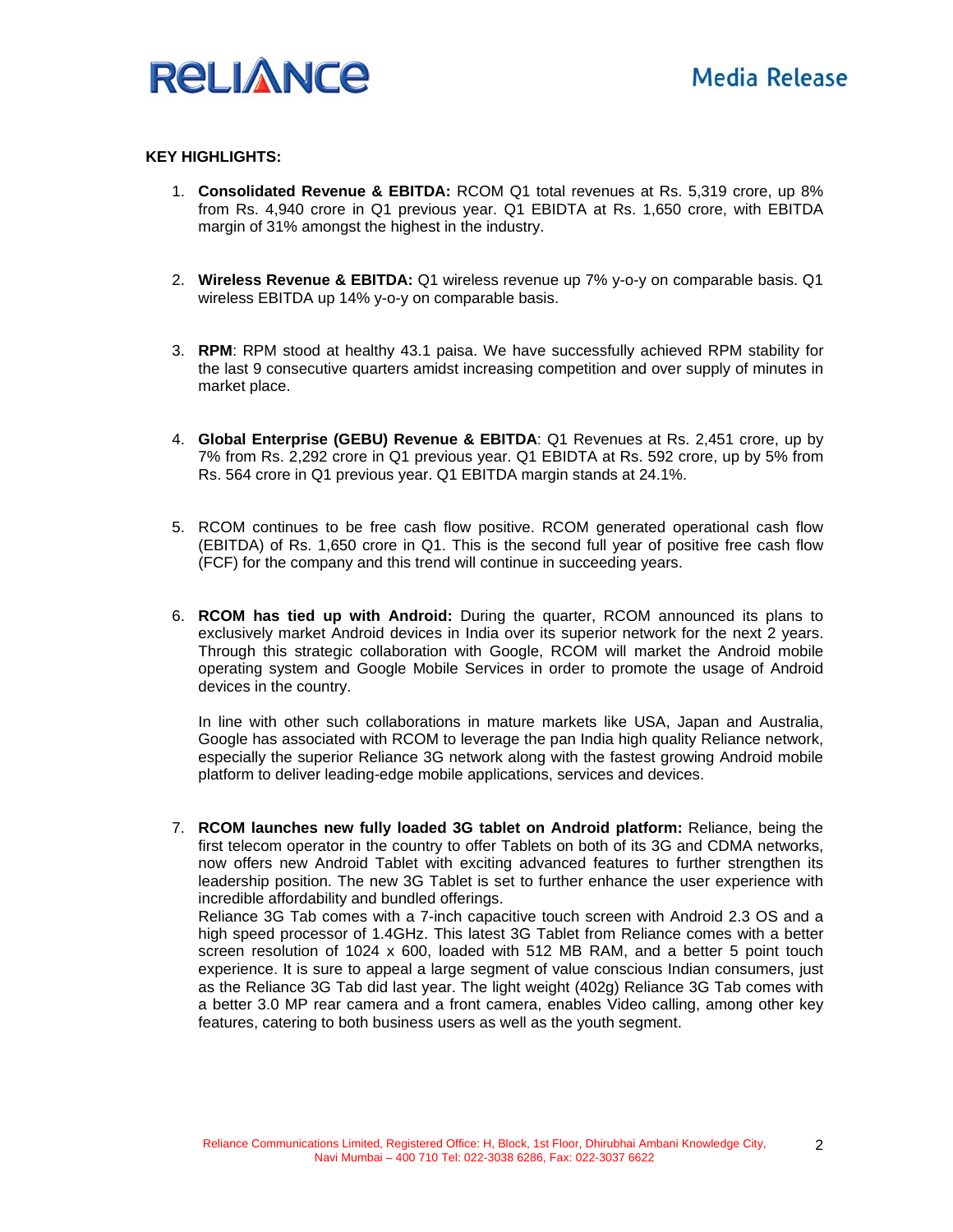

#### 8. **Recent Rewards & Recognition:**

- May 2012 Awarded as the 'Managed Video Conferencing Service Provider of the Year' by 2012 Frost & Sullivan India ICT Awards.
- May 2012 Reliance was awarded TM Forum Global Excellence Award 2012 'Business Innovation', in Dublin - Ireland this year. This award was conferred for 3G Video on demand innovative platform - demonstrating the most innovative and successful new service or business model.
- April 2012 Top Green IT Enterprise Award 2012 instituted by IDG Media in recognition of our contribution towards green and clean environment.

#### **About Reliance Communications**

Reliance Communications Limited founded by the late Shri Dhirubhai H Ambani (1932-2002) is the flagship company of the Reliance Group. The Reliance Group currently has a net worth in excess of Rs. 90,000 crore (US\$ 17.7 billion), cash flows of Rs. 8,000 crore (US\$ 1.6 billion), net profit of Rs. 3,200 crore (US\$ 0.6 billion).

Reliance Communications is India's foremost and truly integrated telecommunications service provider. The Company, with a customer base of over 162 million including over 2.5 million individual overseas retail customers, ranks among the Top 4 Telecom companies in the world by number of customers in a single country. Reliance Communications corporate clientele includes over 35,000 Indian and multinational corporations including small and medium enterprises and over 800 global, regional and domestic carriers.

Reliance Communications has established a pan-India, next generation, integrated (wireless and wireline), convergent (voice, data and video) digital network that is capable of supporting best-of-class services spanning the entire communications value chain, covering over 24,000 towns and 600,000 villages. Reliance Communications owns and operates the world's largest next generation IP enabled connectivity infrastructure, comprising over 277,000 kilometers of fibre optic cable systems in India, USA, Europe, Middle East and the Asia Pacific region.

3